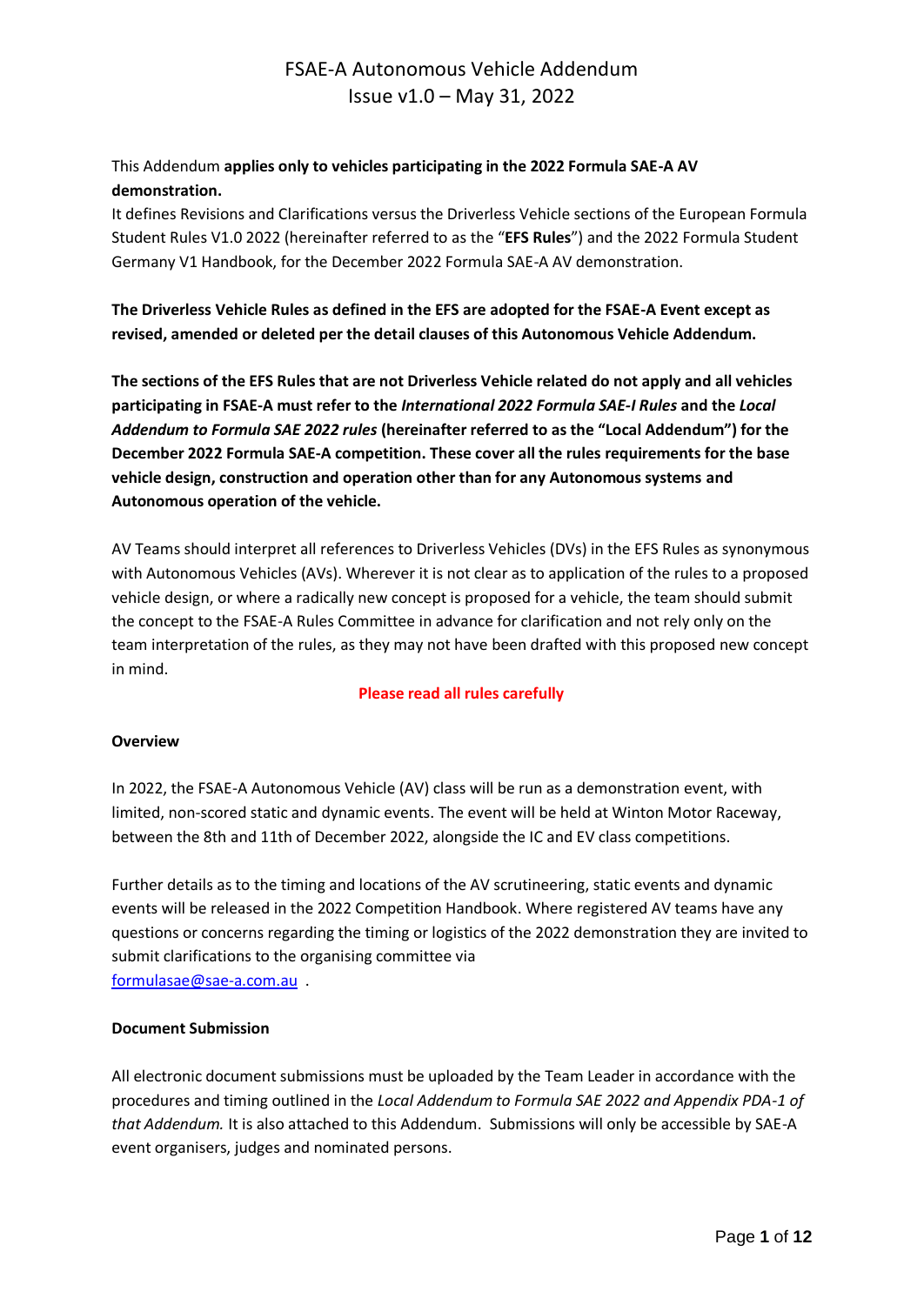#### **Vehicle Eligibility**

Teams may enter AVs that have been developed from vehicles previously entered in the FSAE-A competition, however, to be eligible to participate in the dynamic events all vehicles must comply with the requirements of Clause 7.3.2 of the Local Addendum.

If there are significant potential issues in ensuring compliance for a 2019, 2020 or 2021 vehicle with the 2022 rules and the Local Addendum or this AV Addendum, teams should submit early Rules Queries relating to the issues to the Rules Committee for potential solutions to be achieved.

#### **Rules Enquiries**

If you have any questions regarding interpretation of the competition rules or procedures, please follow the steps outlined in the *Local Addendum to Formula SAE 2022 Rules* to submit a clarification*.*

#### **Resources**

Document templates, forms and guidelines are available from the SAE Australasia websites, including documents required for the 2022 AV demonstration. <https://www.saea.com.au/rules-documents-templates>

### **The following changes refer to the sections of 2022 EFS Rules sections covering Driverless (Autonomous) Vehicles.**

#### **A1 – ADMINISTRATIVE REGULATIONS**

| <b>EFS Rule</b>                | Page | <b>Changes and Clarifications</b>                                                                                                                                                                                                                                                                                    |  |  |
|--------------------------------|------|----------------------------------------------------------------------------------------------------------------------------------------------------------------------------------------------------------------------------------------------------------------------------------------------------------------------|--|--|
| A1.2.6,<br>A <sub>1</sub> .2.7 | 10   | <b>Competition Overview</b><br>In 2022, the FSAE-A Autonomous Vehicle (AV) class will be run as a<br>demonstration event, with limited, non-scored static and dynamic<br>events.                                                                                                                                     |  |  |
| A4.1.1                         | 13   | <b>Teams per University</b><br>Teams who intend to participate in the 2022 AV demonstration<br>must inform SAE-A of their intention to register as detailed in the<br>Local Addendum to Formula SAE 2022 rules and may enter a<br>maximum of 3 vehicles with one entry in each of the IC, EV and AV<br>competitions. |  |  |
| A4.1.2                         | 13   | In 2022, some teams may have an IC and/or EV entry in addition to<br>an AV. For the purposes of the AV demonstration, team members<br>involved with vehicles competing in the IC or EV classes may also<br>be nominated as a member of the AV team. A student may thus be<br>an AV/IC or AV/EV team member.          |  |  |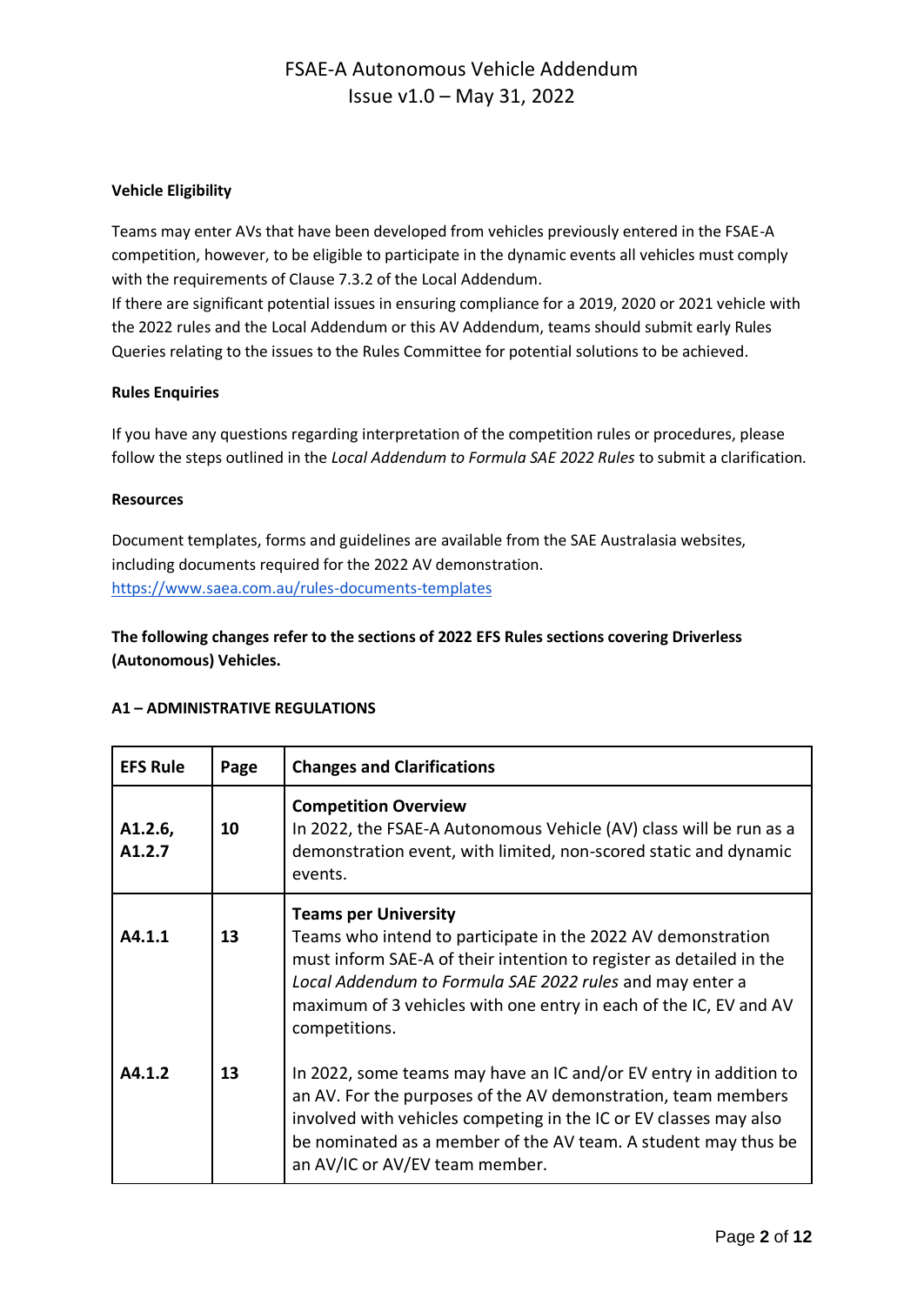### **A5 – DOCUMENTATION AND DEADLINES**

| <b>EFS Rule</b> | Page | <b>Changes and Clarifications</b>                                                                                                                                                                                                                                                                                                                                                                                                                                                                               |  |  |  |
|-----------------|------|-----------------------------------------------------------------------------------------------------------------------------------------------------------------------------------------------------------------------------------------------------------------------------------------------------------------------------------------------------------------------------------------------------------------------------------------------------------------------------------------------------------------|--|--|--|
| A5.1.1          | 13   | <b>Required Documents and Forms</b><br>Delete EFS words and Add;                                                                                                                                                                                                                                                                                                                                                                                                                                                |  |  |  |
|                 |      | Teams entering 2022 Formula SAE-A AV demonstration must upload<br>the required documents per the Local Addendum to the designated<br>submission site as defined in Appendix A-1 of this Addendum and<br>including the unique to AV submissions: - Autonomous Systems Form:<br>AV Operation Diagram; AV Wiring Diagram; AV Schematic Diagram; AV<br>Mechanical Parts; AV Hydraulic/Pneumatic Systems; Autonomous<br>Systems Design Report; EV-AV Conversion Process (as required) ; AV<br>Inspection Check List. |  |  |  |
| A5.3            | 15   | <b>Late or Non-Submission</b><br>Delete EFS words and Add;                                                                                                                                                                                                                                                                                                                                                                                                                                                      |  |  |  |
|                 |      | Failure to meet the deadlines for any of the specified documentation<br>may result in exclusion of the respective vehicle from the AV<br>demonstration.                                                                                                                                                                                                                                                                                                                                                         |  |  |  |
| A5.4            | 15   | <b>Correction Requests</b><br>Delete EFS words and Add:                                                                                                                                                                                                                                                                                                                                                                                                                                                         |  |  |  |
|                 |      | For the purposes of the demonstration, officials may require<br>corrections to be made in certain documentation. The return time for<br>the corrected documents will be determined on a case by case basis,<br>and will be communicated to teams. Failure to make the appropriate<br>corrections in time may exclude the respective vehicle from the AV<br>demonstration.                                                                                                                                       |  |  |  |
| A5.5            | 16   | Delete A 5.5                                                                                                                                                                                                                                                                                                                                                                                                                                                                                                    |  |  |  |
| A5.6            | 16   | Delete A.5.6. In 2022, the Vehicle Status Video (VSV) is not required.                                                                                                                                                                                                                                                                                                                                                                                                                                          |  |  |  |
| A5.7            | 16   | <b>SES Approval</b><br>Delete EFS Words.<br>A separate SESA form is not required.                                                                                                                                                                                                                                                                                                                                                                                                                               |  |  |  |
|                 |      | Submit the SES as defined in the International 2022 Formula SAE-I<br>Rules and the Local Addendum to Formula SAE 2022 rules                                                                                                                                                                                                                                                                                                                                                                                     |  |  |  |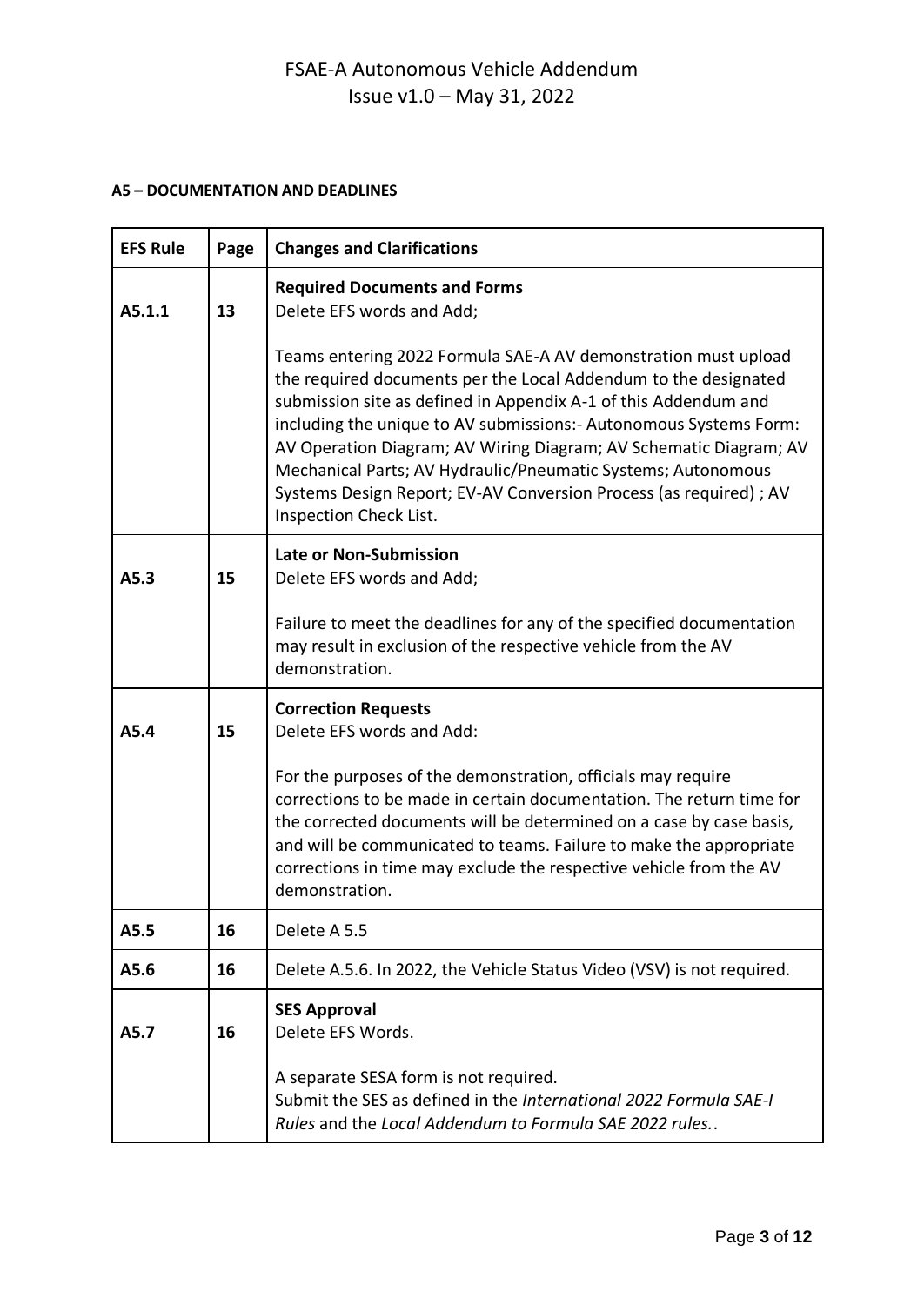#### **A6 – GENERAL RULES**

| <b>EFS Rule</b>  | Page         | <b>Changes and Clarifications</b>                                                                                                                                                                                                 |  |
|------------------|--------------|-----------------------------------------------------------------------------------------------------------------------------------------------------------------------------------------------------------------------------------|--|
| $A6.1 -$<br>6.12 | $18 -$<br>22 | The EFS Rule A6.7.4, Page 19, is retained.<br>Delete all other EFS A6 rules and comply with the requirements<br>defined in the <i>International 2022 Formula SAE-I Rules</i> and the Local<br>Addendum to Formula SAE 2022 rules. |  |

### **DV – DRIVERLESS VEHICLES**

| <b>EFS Rule</b>  | Page     | <b>Changes and Clarifications</b>                                                                                                                                                                                                                                                                                                                                                                                                                                                                                                                                                                                                                                                                                              |  |
|------------------|----------|--------------------------------------------------------------------------------------------------------------------------------------------------------------------------------------------------------------------------------------------------------------------------------------------------------------------------------------------------------------------------------------------------------------------------------------------------------------------------------------------------------------------------------------------------------------------------------------------------------------------------------------------------------------------------------------------------------------------------------|--|
| T14.3            | 64       | Data Logger<br>Delete EFS Clauses and Add:<br>An AV Data Logger will be provided by the officials and will be attached<br>to the vehicle in order to proceed with the AV technical inspection.<br>The data logger will be used during technical inspection to ensure<br>appropriate monitoring of safety-critical signals.<br>Further details relating to the local Data Logger will be made available<br>to teams later in the year in the Event Handbook.<br>Table DV1.3 in Appendix A-2, outlines the message definition of<br>general AV data that must be monitored and made available during<br>technical inspection. Further information regarding the interface is<br>detailed in the FSG Handbook DE7.3               |  |
| T14.4<br>T14.4.7 | 65<br>65 | <b>Remote Emergency System (RES)</b><br>Delete the reference Clauses 7.4.2, 7.4.3, 7.4.4 and 7.4.12 in the FSG<br>Handbook.<br>Add the following clause; (NB; hardware specifications are identical to<br>the FSG 7.4.2 requirements but do not require the software upgrade).<br>The RES that has to be used for the competition is a GF2000i-<br>codec/T53R98 combination from Gross-Funk GmbH11.<br>SIL3 (EN61508) certified<br><b>EMV</b> certified<br>communication in 430 MHz to 440 MHz band<br>increased signal strength of 88 mW<br>12 V to 24 V supply voltage (0.26 A @12 V)<br>450 g, 173 mm × 113 mm × 35 mm<br>IP20 (receiver) / IP65 (sender)<br>Further details regarding the selected RES may be found in the |  |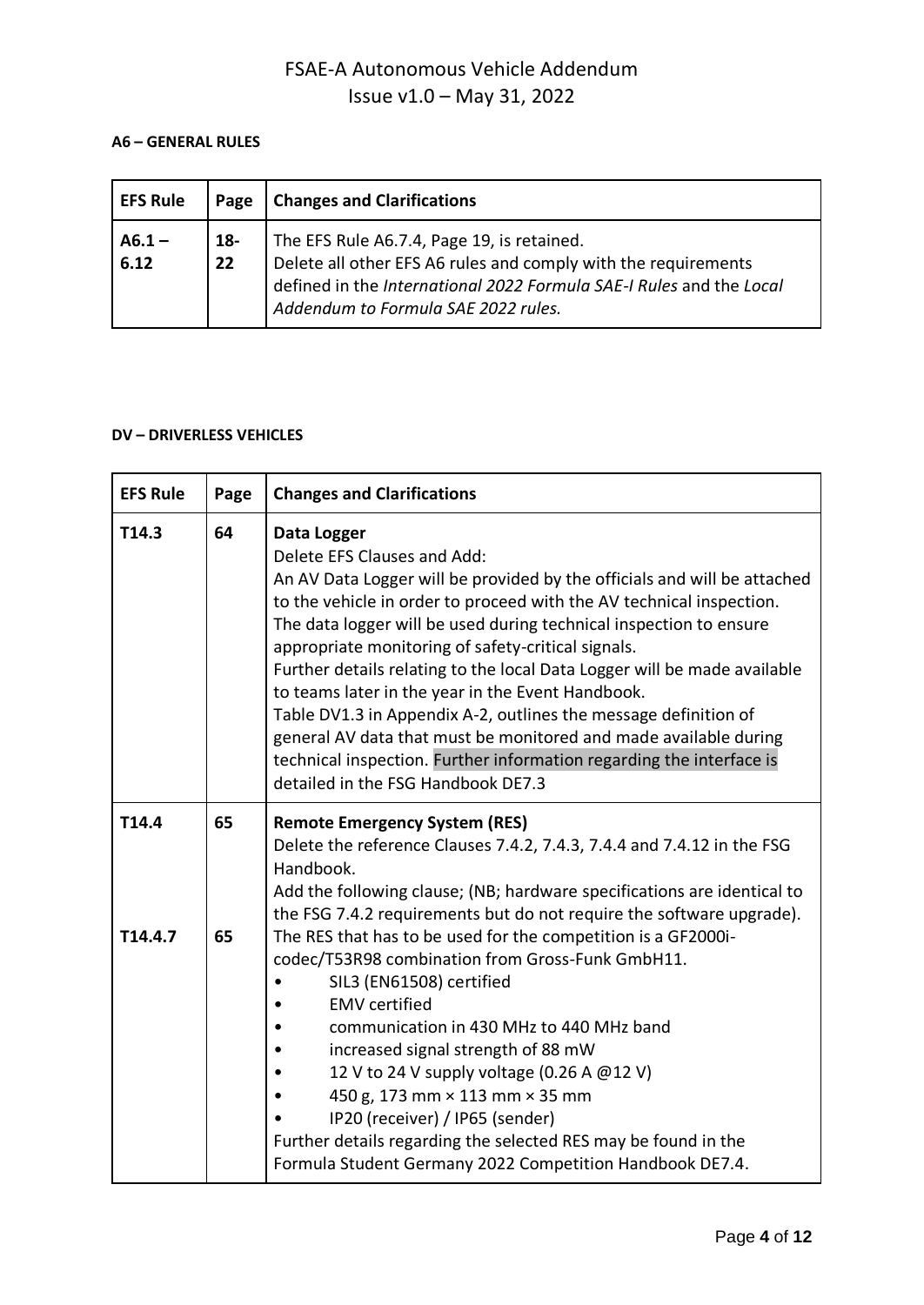| T14.12 | 68 | <b>Autonomous Missions</b>                                                                                                                                                                                                                                                                                                                     |
|--------|----|------------------------------------------------------------------------------------------------------------------------------------------------------------------------------------------------------------------------------------------------------------------------------------------------------------------------------------------------|
|        |    | The 2022 FSAE-A AV Demonstration will only include Trackdrive, EBS<br>Test, Inspection and Manual driving.<br>Delete EFS T14.12.1 and Add;<br>The AS must at least implement the following missions:<br>Trackdrive<br>$\overline{\phantom{a}}$<br><b>EBS</b> test<br>$\overline{\phantom{0}}$<br>Inspection<br>-<br><b>Manual Driving</b><br>- |

#### **IN – TECHNICAL INSEPECTION**

| <b>EFS Rule</b> | Page | <b>Changes and Clarifications</b>                                                                                                                                                                                                                                                                                                                                                                                                                                                                |
|-----------------|------|--------------------------------------------------------------------------------------------------------------------------------------------------------------------------------------------------------------------------------------------------------------------------------------------------------------------------------------------------------------------------------------------------------------------------------------------------------------------------------------------------|
| IN1             | 98   | <b>General Rules</b><br>At the FSAE-A Event, vehicles must first successfully complete the<br>relevant prerequisite mechanical, EV and/or ICE technical inspections<br>prior to the Autonomous Vehicle Technical Inspection, which will be<br>carried out per the AV Technical Inspection Checklist 2022 (Refer to<br>SAE-A website).<br>As per the EFS Rules, each vehicle must pass Autonomous System<br>Inspection and EBS Test before it may participate in any driverless<br>dynamic event. |

#### **S – STATIC EVENTS**

| <b>EFS Rule</b> | Page | <b>Changes and Clarifications</b>                                                                                                                                                                              |  |
|-----------------|------|----------------------------------------------------------------------------------------------------------------------------------------------------------------------------------------------------------------|--|
| S1              | 107  | <b>Business Plan Presentation Event</b>                                                                                                                                                                        |  |
|                 |      | In 2022, the AV demonstration will be a non-scored competition,<br>however, AV teams may provide notice to the officials and develop and<br>present a Business Plan for the purposes of practice and feedback. |  |
| S2              | 108  | <b>Cost and Manufacturing Event</b>                                                                                                                                                                            |  |
|                 |      | In 2022, there will be no cost event for the AV demonstration. As such,<br>any document submissions that relate exclusively to the Cost Event will<br>not be required.<br>(Continued below)                    |  |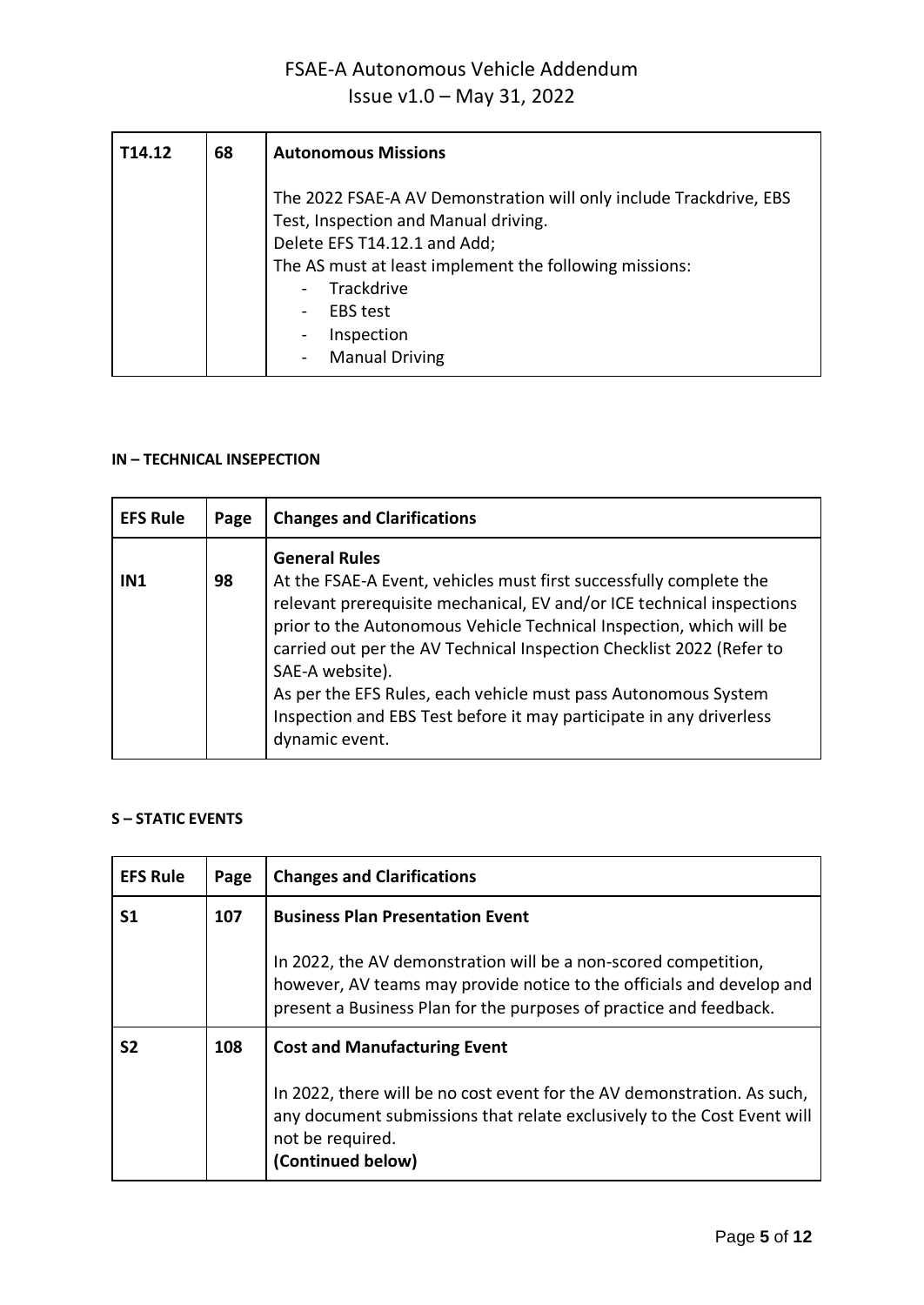| S <sub>2</sub><br>(Cont.d) | 108 | Teams entering a joint vehicle in the Driven Event and the AV<br>Demonstration will of course have to submit a Cost Report and be<br>judged in the Driven FSAE-A Cost Event.<br>The Cost Report must include the cost of all AV components which<br>remain on the vehicle when it is driven in the standard Dynamic<br>events.<br>Only those components which are used in the AV form and which are<br>removed from the vehicle when competing as a driven vehicle may be<br>excluded from the Cost Report. |  |
|----------------------------|-----|-------------------------------------------------------------------------------------------------------------------------------------------------------------------------------------------------------------------------------------------------------------------------------------------------------------------------------------------------------------------------------------------------------------------------------------------------------------------------------------------------------------|--|
| S3                         | 113 | <b>Engineering Design Event</b><br>Similar to the Business Plan Event, for 2022 while no score will be<br>awarded, AV teams may provide notice to the officials and develop<br>and present a Design Presentation at the Competition for the purposes<br>of practice and feedback. No prior document submission (e.g.<br>Detailed Design Report and video) other than the Autonomous<br>Systems Design Report would be required.                                                                             |  |

### **D – DYNAMIC EVENTS**

| <b>FS Rule</b>      | Page | <b>Changes and Clarifications</b>                                                                                                                                                                                                                                                                                                                                                                                    |  |  |
|---------------------|------|----------------------------------------------------------------------------------------------------------------------------------------------------------------------------------------------------------------------------------------------------------------------------------------------------------------------------------------------------------------------------------------------------------------------|--|--|
| D <sub>1</sub>      | 116  | General<br>Delete all EFS clauses and Add Note for FSAE-A 2022 AV Competition;<br>The 2022 FSAE-A competition will have two dynamic events for AVs<br>that have successfully completed the technical inspection process.<br>Successful completion of the EBS test will enable the AV to participate<br>in the autonomous Trackdrive demonstration.<br>Refer to the 2022 FSAE-A Competition Handbook for latest Event |  |  |
| D <sub>2</sub> .2.8 | 116  | Timing<br><b>Driving Under Power</b><br>Ignore all EFS D1 and D2 clauses except for Clause D2.2.8 which will<br>apply at the FSAE-A Competition.                                                                                                                                                                                                                                                                     |  |  |
| D <sub>2</sub> .3.1 | 117  | <b>Practice Track</b><br>The availability of a unique AV practice track is not guaranteed.                                                                                                                                                                                                                                                                                                                           |  |  |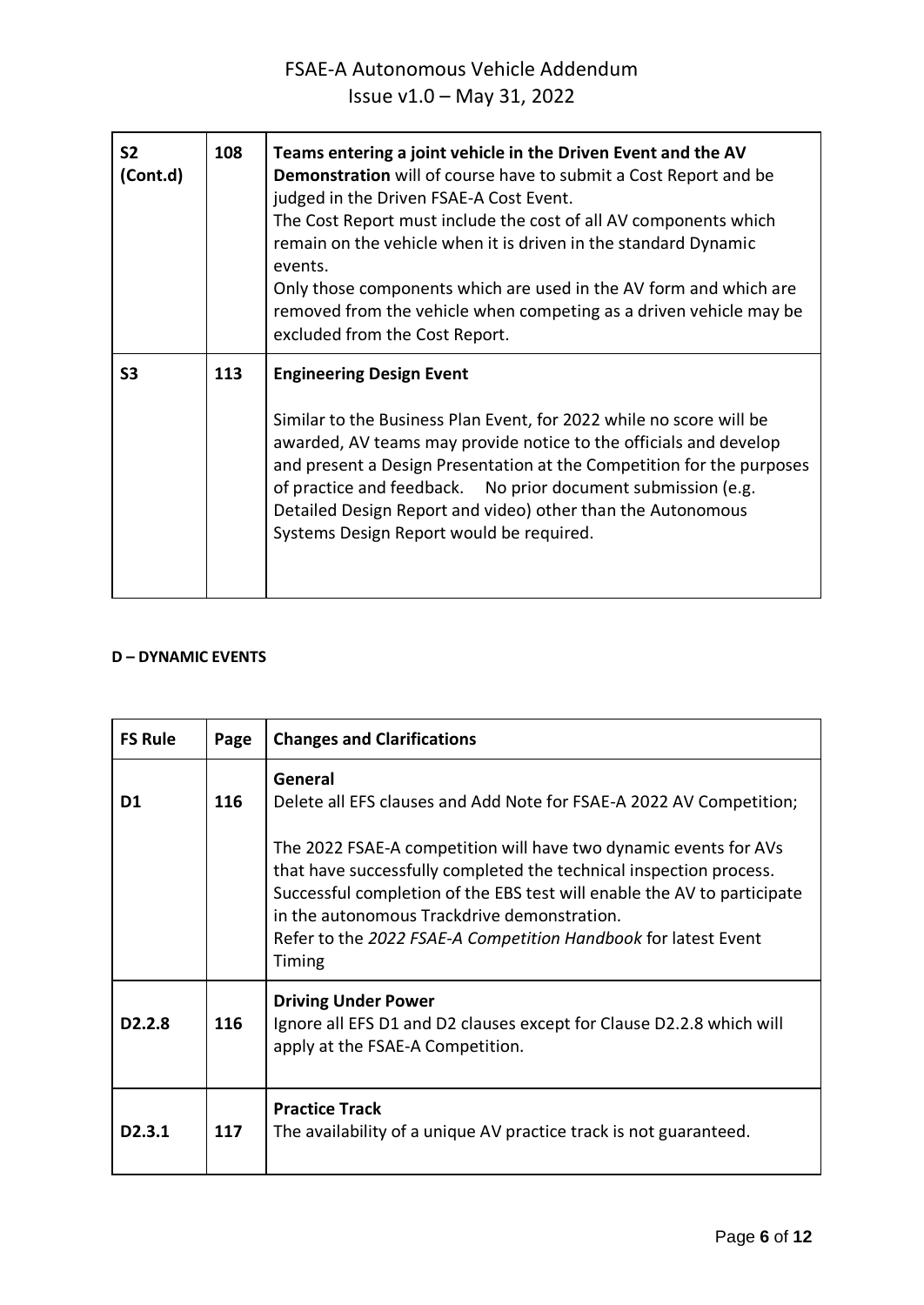| D <sub>2.4</sub> | 118 | <b>Cones and Markings</b><br>Delete EFS words and Add;<br>The markings of all dynamic events will have the following<br>characteristics:<br>The track is marked with cones.<br>The left borders of the track are marked with small blue cones.<br>The right borders of the track are marked with small yellow<br>cones.<br>Exit and entry lanes are marked with small orange cones.<br>Large orange cones will be placed at the start/finish lines.<br>The maximum distance between two cones in driving direction<br>is 5 m. In corners, the distance between the cones may be<br>smaller for a better indication.<br>The cones used at the competition are equal to the cones listed in<br>Table D2.4 in Appendix A-3 below.<br>The start, finish and timekeeping lines as well as keep out zones<br>around the timekeeping equipment may be marked with paint.<br>Additionally for skid pad and Trackdrive, track limit lines on<br>either side of the track and entry/exit lanes may be marked<br>with paint.<br>There are no track limit lines for acceleration and Emergency<br>Brake System (EBS)-test.<br>The lines may not be perfectly and continuously drawn.<br>There may be further markings, to those mentioned above,<br>$\blacksquare$ |  |
|------------------|-----|--------------------------------------------------------------------------------------------------------------------------------------------------------------------------------------------------------------------------------------------------------------------------------------------------------------------------------------------------------------------------------------------------------------------------------------------------------------------------------------------------------------------------------------------------------------------------------------------------------------------------------------------------------------------------------------------------------------------------------------------------------------------------------------------------------------------------------------------------------------------------------------------------------------------------------------------------------------------------------------------------------------------------------------------------------------------------------------------------------------------------------------------------------------------------------------------------------------------------------------------------------|--|
|                  |     | that are not part of the track (e.g. markings, including cone<br>position markings, lines from other events or different coloured<br>surfaces, etc.) on or close to the track which will not be<br>removed by the officials.<br>There may be (stacked) spare cones standing at the trackside at<br>a distinguishable distance.<br>No special artificial landmarks are provided by officials. The<br>team must not place additional landmarks on the track or<br>inside the dynamic area.<br>No map data is provided by the officials.                                                                                                                                                                                                                                                                                                                                                                                                                                                                                                                                                                                                                                                                                                                  |  |
| D <sub>3</sub>   | 119 | <b>WEATHER CONDITIONS</b><br>Delete EFS clauses<br>The rules per the FSAE 2022 Rules in Clauses D.5 and D.6<br>apply at the FSAE-A 2022 Event.                                                                                                                                                                                                                                                                                                                                                                                                                                                                                                                                                                                                                                                                                                                                                                                                                                                                                                                                                                                                                                                                                                         |  |
| D4               | 119 | <b>Skidpad Event</b><br>Delete D4.<br>The 2022 AV Demonstration Event will not include a skidpad event.                                                                                                                                                                                                                                                                                                                                                                                                                                                                                                                                                                                                                                                                                                                                                                                                                                                                                                                                                                                                                                                                                                                                                |  |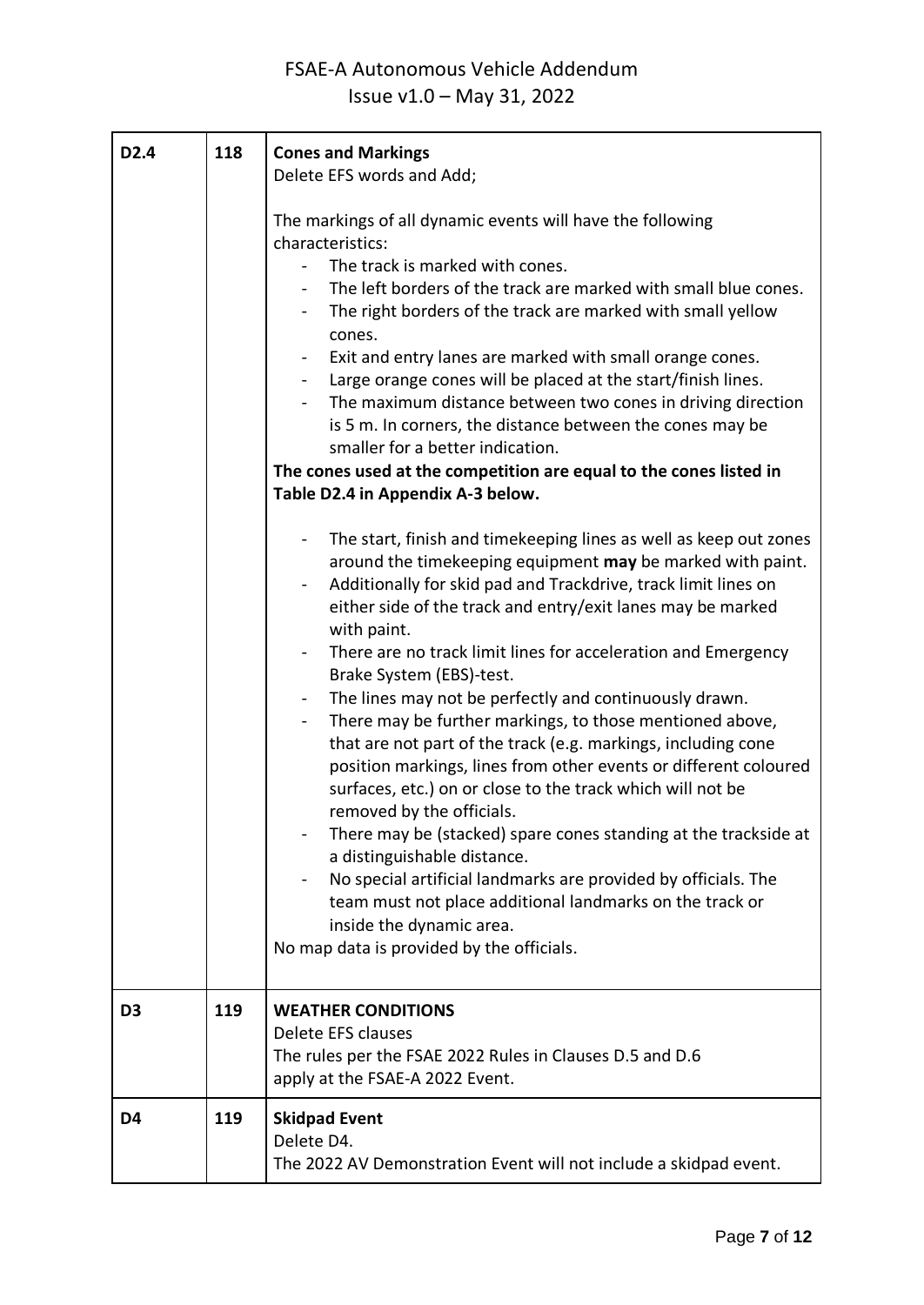| D <sub>5</sub>       | 122            | <b>Acceleration Event</b><br>Delete D5.<br>The 2022 AV Demonstration Event will not include an acceleration<br>event.                                                                                                                                                                                                                                                                                                                                                                                                                                                                                                                                               |  |  |
|----------------------|----------------|---------------------------------------------------------------------------------------------------------------------------------------------------------------------------------------------------------------------------------------------------------------------------------------------------------------------------------------------------------------------------------------------------------------------------------------------------------------------------------------------------------------------------------------------------------------------------------------------------------------------------------------------------------------------|--|--|
| D <sub>6</sub>       | 124            | <b>Autocross Event</b><br>Delete D6.<br>The 2022 AV Demonstration Event will not include an autocross event.                                                                                                                                                                                                                                                                                                                                                                                                                                                                                                                                                        |  |  |
| D7                   | 125            | <b>Endurance and Efficiency</b><br>Delete D7<br>The 2022 AV Demonstration Event will not include an endurance<br>event, however this is replaced with the AV Trackdrive.                                                                                                                                                                                                                                                                                                                                                                                                                                                                                            |  |  |
| D8.1                 | 130            | <b>Trackdrive and Efficiency Event</b><br>Delete EFS Words and Add;<br>The main dynamic event in the 2022 AV Demonstration will be the<br>Trackdrive event. The Trackdrive will occur at the Skidpan area at<br>Winton Motor Raceway, and the exact location of the track will be<br>published in the 2022 FSAE-A Competition Handbook.<br>In general, the trackdrive layout will have the following features:<br>Straights: No longer than 100m<br>Constant Turns: Up to 50m diameter<br>Hairpin Turns: Minimum of 9m outside diameter (of the turn)<br>Miscellaneous: Chicanes, multiple turns, decreasing radius<br>turns, etc.<br>The minimum track width is 3m |  |  |
| D8.2<br>D8.2.1       | 130<br>130     | <b>Trackdrive Procedure</b><br>Delete EFS word and Add:<br>The starting order will be based on the order of completion of all<br>technical inspection events, including the EBS test.                                                                                                                                                                                                                                                                                                                                                                                                                                                                               |  |  |
| $D8.2.2 -$<br>D8.2.8 | $130 -$<br>131 | While the track procedure will be generally based on D8.2, complete details<br>for the FSAE-A Demonstration event will be included in the FSAE-A 2022<br><b>Event Handbook</b>                                                                                                                                                                                                                                                                                                                                                                                                                                                                                      |  |  |
| D8.3                 | 131            | <b>Trackdrive Scoring</b><br>Delete EFS words.<br>The Trackdrive event will not be scored.                                                                                                                                                                                                                                                                                                                                                                                                                                                                                                                                                                          |  |  |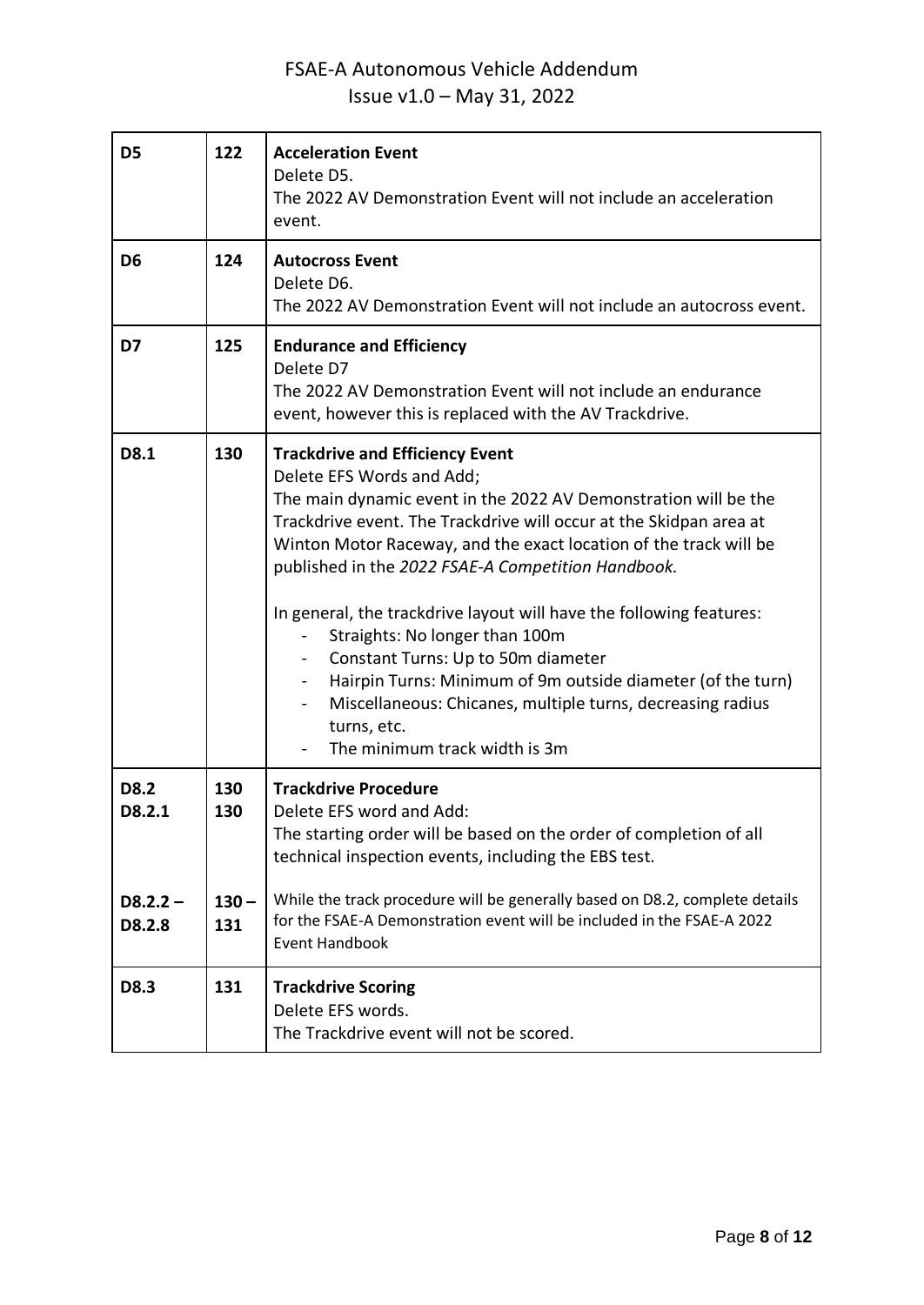#### **APPENDIX PDA - 1 Action Deadlines for 2022 Formula SAE Australasia**

All submissions must be uploaded [via the online Formula SAE-A 2022 Document Submissions Google](https://docs.google.com/forms/d/e/1FAIpQLSePcWMeVyt5dfYGTa7hGKqXcr4Ec4j7hSGACgi2zKhow6njzw/closedform)  [Form](https://docs.google.com/forms/d/e/1FAIpQLSePcWMeVyt5dfYGTa7hGKqXcr4Ec4j7hSGACgi2zKhow6njzw/closedform) by 5:00 PM (Melbourne local time) on the defined date. Teams should check and allow for time zone and Summer/Standard/Winter time differences.

The US Rules for late receipt apply, except where otherwise noted earlier in this Addendum. Forms and templates and details of their required format can be downloaded from the SAE-A website at [www.saea.com.au.](http://www.saea.com.au/Team-Information)

All electronic submissions are to be uploaded by the Team Leader to the [online Formula SAE-A 2021](https://docs.google.com/forms/d/e/1FAIpQLSePcWMeVyt5dfYGTa7hGKqXcr4Ec4j7hSGACgi2zKhow6njzw/closedform)  [Document Submissions Google Form](https://docs.google.com/forms/d/e/1FAIpQLSePcWMeVyt5dfYGTa7hGKqXcr4Ec4j7hSGACgi2zKhow6njzw/closedform) at

[https://docs.google.com/forms/d/e/1FAIpQLSdgSmnzjiDK9jCTcGy\\_YS9M9\\_hhXZiKUXsmhZJcXIsEpl](https://docs.google.com/forms/d/e/1FAIpQLSdgSmnzjiDK9jCTcGy_YS9M9_hhXZiKUXsmhZJcXIsEplhQ-w/viewform) [hQ-w/viewform](https://docs.google.com/forms/d/e/1FAIpQLSdgSmnzjiDK9jCTcGy_YS9M9_hhXZiKUXsmhZJcXIsEplhQ-w/viewform) using a University or official team email address. The Team Leader email addresses must be unique for Universities with multiple entries. An email acknowledging receipt will be provided by the Google Forms site. Use the included edit link to submit subsequent documents.

**Dates for Autonomous Vehicle teams and Submissions are common with other Dates as shown for the applicable powertrain type. Where unique AV submissions/documentation are required they are shown as a separate line item.**

Submissions must adhere to standard file naming and file format listed in Table DR-1.

| Date   | <b>Milestone/Deadline</b>                                                      | <b>Submission</b><br><b>Method</b> | <b>Vehicle</b><br><b>Type</b> | <b>Event Type</b>          |
|--------|--------------------------------------------------------------------------------|------------------------------------|-------------------------------|----------------------------|
| 18 Apr | Registration Open for all teams.<br>Registration and payment may be submitted. | <b>Electronic</b>                  | EV&IC                         | Dynamic &<br><b>Static</b> |
| 27 May | Electronic Throttle Control (ETC) Deadline for Notice<br>of Intent submission  | Electronic                         | IC                            | Dynamic                    |
| 2 Aug  | (i) Team Registrations Close<br>All Teams:<br>(ii) Entry Fees deadline         |                                    | EV&IC                         | Dynamic &<br><b>Static</b> |
| 9 Sep  | Electrical systems officer and electrical systems<br>advisor forms deadline    | Electronic                         | EV                            | Dynamic                    |
| 9 Sep  | <b>ESF and FMEA deadline</b>                                                   | Electronic                         | EV                            | Dynamic &<br><b>Static</b> |
| 9 Sep  | Autonomous Systems Form                                                        | Electronic                         | EV (AV)                       | Dynamic &<br><b>Static</b> |
| 9 Sep  | Rationale/Evidence for non-fitment of PDOC                                     | Electronic                         | IC                            | Dynamic &<br><b>Static</b> |
| 9 Sep  | Electronic Throttle Control FMEA deadline                                      | Electronic                         | IC                            | Dynamic &<br><b>Static</b> |
| 9 Sep  | Autonomous Vehicle Operation Diagram                                           | Electronic                         | EV&IC<br>(AV)                 | Dynamic &<br><b>Static</b> |
| 9 Sep  | Autonomous Vehicle Wiring Diagram                                              | Electronic                         | EV&IC<br>(AV)                 | Dynamic &<br><b>Static</b> |

#### **Other than what is specified for on-site registration**, no hard copy submissions will be required.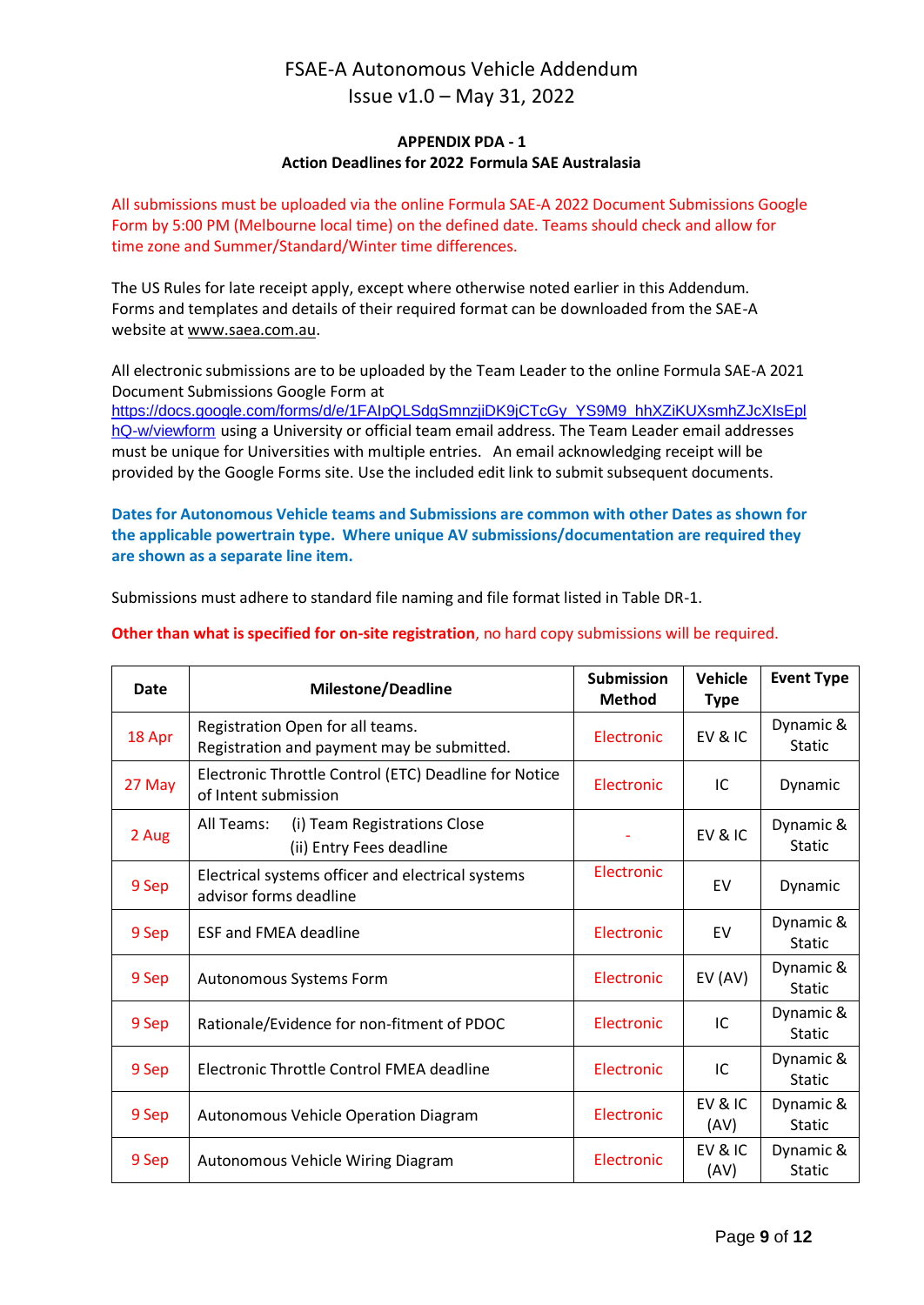| 9 Sep          | Autonomous Vehicle Schematic Diagrams                                                                                            | Electronic                                     | EV&IC<br>(AV) | Dynamic &<br><b>Static</b> |
|----------------|----------------------------------------------------------------------------------------------------------------------------------|------------------------------------------------|---------------|----------------------------|
| 23 Sep         | Structural Equivalency Spreadsheet deadline<br>including Integral IAD report                                                     | Electronic                                     | EV&IC         | Dynamic &<br><b>Static</b> |
| 23 Sep         | <b>Autonomous Vehicle Mechanical Parts</b>                                                                                       | Electronic                                     | EV&IC<br>(AV) | Dynamic &<br><b>Static</b> |
| 23 Sep         | Autonomous Hydraulic/Pneumatic Systems                                                                                           | Electronic                                     | EV&IC<br>(AV) | Dynamic &<br><b>Static</b> |
| 7 Oct          | Design Report, Specifications Sheet and Video<br>deadline                                                                        | Electronic                                     | EV&IC         | <b>Static</b>              |
| 7 Oct          | Autonomous Systems Design Report                                                                                                 | Electronic                                     | EV&IC<br>(AV) | <b>Static</b>              |
| 7 Oct          | Cost Report and eBOM deadline                                                                                                    | Electronic                                     | EV&IC         | <b>Static</b>              |
| 7 Oct          | AV teams notice of entry in Static Event(s)                                                                                      | Electronic<br>Word Doc.                        | EV&IC         | <b>Static</b>              |
| <b>11 Oct</b>  | On Site Cost Scenario or Task Advised to Teams                                                                                   | <b>Email and</b><br>Website                    | EV&IC         | <b>Static</b>              |
| <b>25 Oct</b>  | Final team member list deadline                                                                                                  | Electronic                                     | EV&IC         | Dynamic &<br><b>Static</b> |
| <b>28 Oct</b>  | Individual team member fees deadline (All teams).                                                                                |                                                | EV&IC         | Dynamic &<br><b>Static</b> |
| <b>28 Oct</b>  | Motorsport Australia license application submission<br>deadline                                                                  | Electronic                                     | EV&IC         | Dynamic                    |
| <b>28 Oct</b>  | Declaration of planned hazardous materials and<br>MSDS deadline.                                                                 | Electronic                                     | EV&IC         | Dynamic                    |
| 4 Nov          | Conversion Process and component detail for any<br>proposed dual entry EV - AV vehicle.                                          | Electronic                                     | EV (AV)       | Dynamic                    |
| 18 Nov         | Nomination of Focus Cost System(s) to Teams                                                                                      | <b>Email and</b><br>Website                    | EV&IC         | Dynamic                    |
| 25 Nov         | Tech Inspection Checklist including notice of ETC<br>approval; Egress Times List.                                                | Electronic                                     | EV&IC         | Dynamic                    |
| 25 Nov         | <b>Electrical Inspection Checklist deadline</b>                                                                                  | Electronic                                     | EV            | Dynamic                    |
| 25 Nov         | Autonomous Vehicle Inspection Checklist                                                                                          | Electronic                                     | EV&IC<br>(AV) | Dynamic                    |
| 08 Dec         | Declaration of final hazardous materials and MSDS<br>deadline; copy of Tech Inspection checklists; copy of<br>Egress Times List. | <b>Hand Deliver</b><br>at Site<br>Registration | EV&IC         | Dynamic                    |
| $08-12$<br>Dec | Formula SAE-Australasia Competition                                                                                              |                                                | EV&IC         | Dynamic                    |

Rule and Cost enquiries are to be submitted online via the process outlined on the SAE-A website.

[http://www.saea.com.au/Rules\\_Enquiry\\_2022](http://www.saea.com.au/Rules_Enquiry_2022)

General enquiries may be submitted via email to formulasae@sae-a.com.au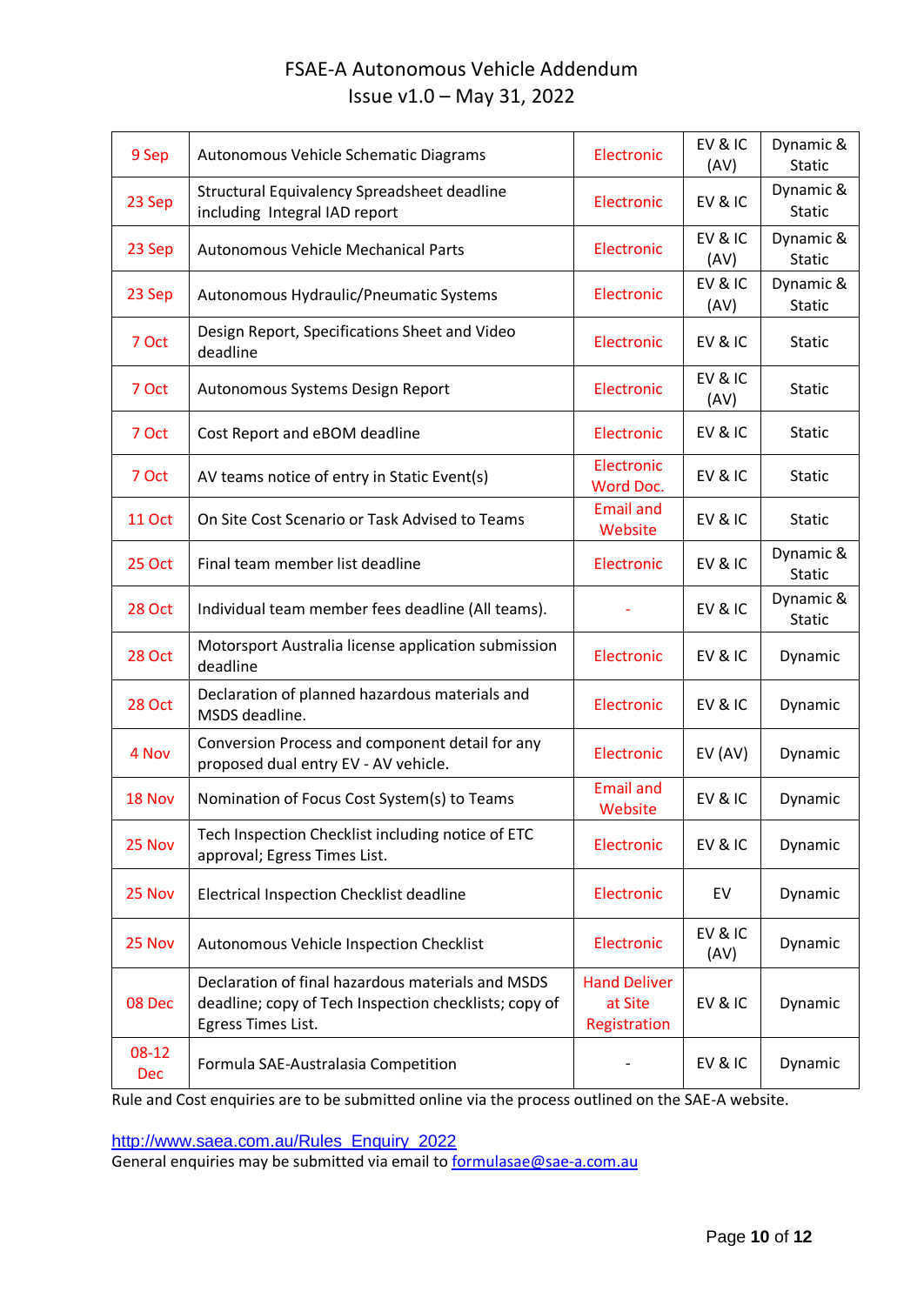### **Appendix PDA-2**

### **Table DV 1.3; Message definition of logged general DV data**

| <b>CAN-ID</b> | Name                           | Length         | Format                  | Unit         | Scale            |
|---------------|--------------------------------|----------------|-------------------------|--------------|------------------|
| 0x500         | DV driving dynamics 1          | 8 <sub>B</sub> |                         |              |                  |
|               | Speed_actual                   | $bit 0-7$      | unsigned                | km/h         |                  |
|               | Speed_target                   | bit 8-15       | unsigned                | km/h         |                  |
|               | Steering_angle_actual          | bit 16-23      | signed                  | $\circ$      | 0.5              |
|               | Steering_angle_target          | bit 24-31      | signed                  | $\circ$      | 0.5              |
|               | Brake_hydr_actual              | bit 32-39      | unsigned                | %            |                  |
|               | Brake_hydr_target              | bit 40-47      | unsigned                | $\%$         |                  |
|               | Motor_moment_actual            | bit 48-55      | signed                  | $\%$         |                  |
|               | Motor_moment_target            | bit 56-63      | signed                  | $\%$         |                  |
| 0x501         | DV driving dynamics 2          | 6 <sub>B</sub> |                         |              |                  |
|               | Acceleration longitudinal      | bit $0-15$     | signed                  | $m/s^2$      |                  |
|               | <b>Acceleration lateral</b>    | bit 16-31      | signed                  | $m/s^2$      |                  |
|               | Yaw rate                       | bit 32-47      | signed                  | $\degree$ /s | $\overline{128}$ |
| 0x502         | DV system status               | 5B             |                         |              |                  |
|               | AS_state_off                   |                | $\mathbf{1}$            |              |                  |
|               | AS_state_ready                 |                | $\overline{c}$          |              |                  |
|               | AS_state_driving               | $bit 0-2$      | 3                       |              |                  |
|               | AS_state_emergency_brake       |                | $\overline{\mathbf{4}}$ |              |                  |
|               | AS_state_finish                |                | 5                       |              |                  |
|               | EBS_state_unavailable          |                | 1                       |              |                  |
|               | EBS_state_armed                | bit $3-4$      | $\overline{c}$          |              |                  |
|               | EBS_state_activated            |                | 3                       |              |                  |
|               | AMI_state_acceleration         |                | 1                       |              |                  |
|               | AMI_state_skidpad              |                | $\overline{c}$          |              |                  |
|               | AMI_state_trackdrive           | bit $5-7$      | 3                       |              |                  |
|               | AMI_state_braketest            |                | $\overline{4}$          |              |                  |
|               | AMI_state_inspection           |                | 5                       |              |                  |
|               | AMI_state_autocross            |                | 6                       |              |                  |
|               | Steering_state                 | bit 8          | bool                    |              |                  |
|               | Service_brake_state_disengaged |                | 1                       |              |                  |
|               | Service_brake_state_engaged    | bit 9-10       | $\overline{c}$          |              |                  |
|               | Service_brake_state_available  |                | 3                       |              |                  |
|               | Lap counter                    | bit 11-14      | unsigned                |              |                  |
|               | Cones_count_actual             | bit 15-22      | unsigned                |              |                  |
|               | Cones_count_all                | bit 23-39      | unsigned                |              |                  |